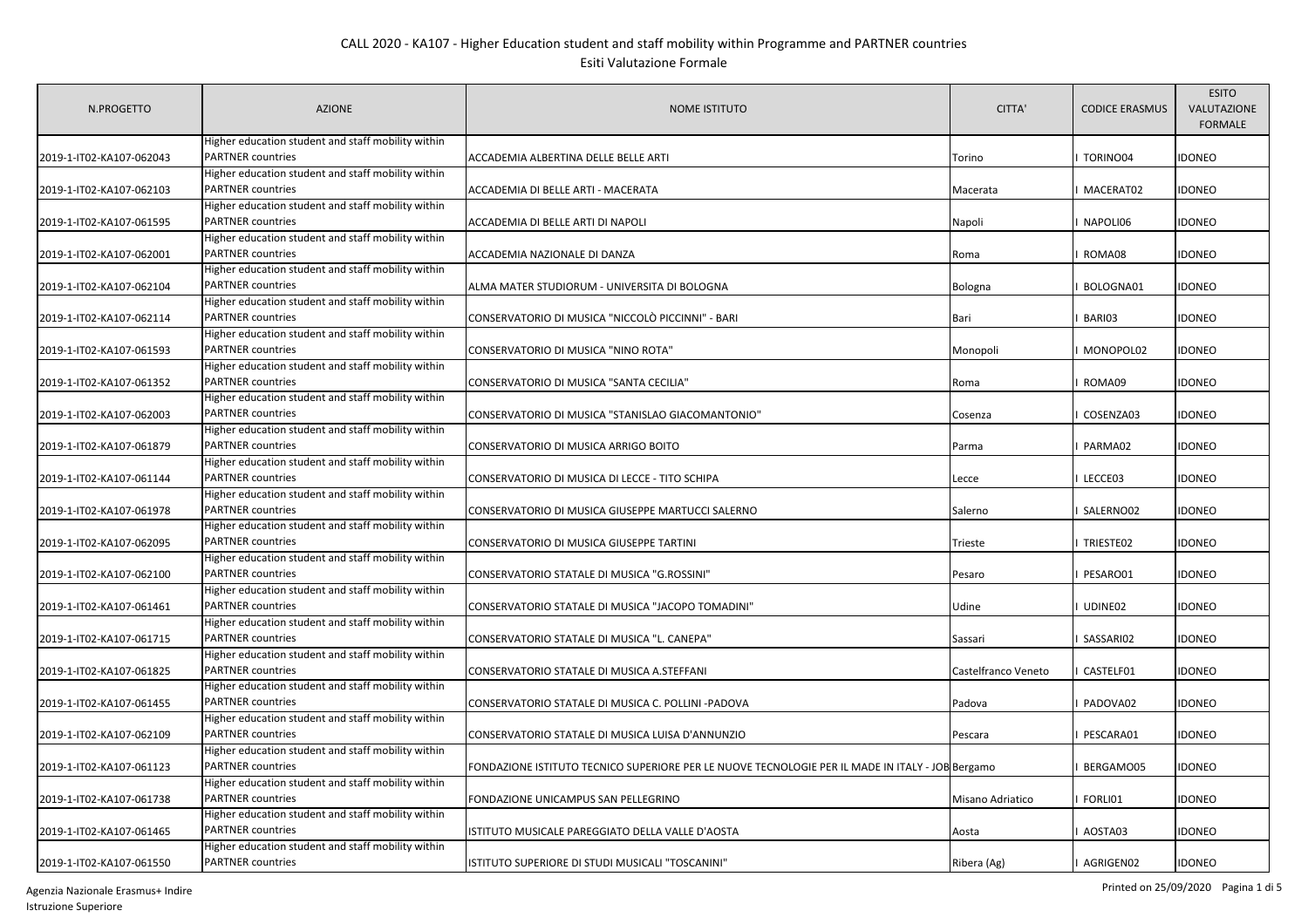| Higher education student and staff mobility within<br><b>PARTNER countries</b><br>ISTITUTO SUPERIORE DI STUDI MUSICALI "V. BELLINI " DI CALTANISSETTA<br>CALTANI01<br>2019-1-IT02-KA107-061289<br>Caltanissetta<br>Higher education student and staff mobility within<br><b>PARTNER countries</b><br>2019-1-IT02-KA107-061427<br>LIBERA UNIVERSITA MARIA SS. ASSUNTA DI ROMA<br>ROMA04<br>Roma<br>Higher education student and staff mobility within<br><b>PARTNER</b> countries<br>2019-1-IT02-KA107-062026<br>LINK CAMPUS UNIVERSITY<br>ROMA26<br>Roma<br>Higher education student and staff mobility within<br><b>PARTNER</b> countries<br>2019-1-IT02-KA107-062097<br>MILANO11<br>NABA NUOVA ACCADEMIA DI BELLE ARTI MILANO<br>Milano<br>Higher education student and staff mobility within<br><b>PARTNER</b> countries<br>BARI05<br>2019-1-IT02-KA107-061555<br>POLITECNICO DI BARI<br>Bari<br>Higher education student and staff mobility within<br><b>PARTNER countries</b><br>2019-1-IT02-KA107-062098<br>POLITECNICO DI MILANO<br>MILANO02<br>Milano<br>Higher education student and staff mobility within<br><b>PARTNER countries</b><br>2019-1-IT02-KA107-061512<br>POLITECNICO DI TORINO<br>TORINO02<br>Torino<br>Higher education student and staff mobility within<br><b>PARTNER</b> countries<br>2019-1-IT02-KA107-061516<br>SAINT LOUIS MUSIC CENTER SRL<br>ROMA30<br>Rome |               |
|--------------------------------------------------------------------------------------------------------------------------------------------------------------------------------------------------------------------------------------------------------------------------------------------------------------------------------------------------------------------------------------------------------------------------------------------------------------------------------------------------------------------------------------------------------------------------------------------------------------------------------------------------------------------------------------------------------------------------------------------------------------------------------------------------------------------------------------------------------------------------------------------------------------------------------------------------------------------------------------------------------------------------------------------------------------------------------------------------------------------------------------------------------------------------------------------------------------------------------------------------------------------------------------------------------------------------------------------------------------------------------------------|---------------|
|                                                                                                                                                                                                                                                                                                                                                                                                                                                                                                                                                                                                                                                                                                                                                                                                                                                                                                                                                                                                                                                                                                                                                                                                                                                                                                                                                                                            | <b>IDONEO</b> |
|                                                                                                                                                                                                                                                                                                                                                                                                                                                                                                                                                                                                                                                                                                                                                                                                                                                                                                                                                                                                                                                                                                                                                                                                                                                                                                                                                                                            |               |
|                                                                                                                                                                                                                                                                                                                                                                                                                                                                                                                                                                                                                                                                                                                                                                                                                                                                                                                                                                                                                                                                                                                                                                                                                                                                                                                                                                                            | <b>IDONEO</b> |
|                                                                                                                                                                                                                                                                                                                                                                                                                                                                                                                                                                                                                                                                                                                                                                                                                                                                                                                                                                                                                                                                                                                                                                                                                                                                                                                                                                                            |               |
|                                                                                                                                                                                                                                                                                                                                                                                                                                                                                                                                                                                                                                                                                                                                                                                                                                                                                                                                                                                                                                                                                                                                                                                                                                                                                                                                                                                            | <b>IDONEO</b> |
|                                                                                                                                                                                                                                                                                                                                                                                                                                                                                                                                                                                                                                                                                                                                                                                                                                                                                                                                                                                                                                                                                                                                                                                                                                                                                                                                                                                            |               |
|                                                                                                                                                                                                                                                                                                                                                                                                                                                                                                                                                                                                                                                                                                                                                                                                                                                                                                                                                                                                                                                                                                                                                                                                                                                                                                                                                                                            | <b>IDONEO</b> |
|                                                                                                                                                                                                                                                                                                                                                                                                                                                                                                                                                                                                                                                                                                                                                                                                                                                                                                                                                                                                                                                                                                                                                                                                                                                                                                                                                                                            |               |
|                                                                                                                                                                                                                                                                                                                                                                                                                                                                                                                                                                                                                                                                                                                                                                                                                                                                                                                                                                                                                                                                                                                                                                                                                                                                                                                                                                                            | <b>IDONEO</b> |
|                                                                                                                                                                                                                                                                                                                                                                                                                                                                                                                                                                                                                                                                                                                                                                                                                                                                                                                                                                                                                                                                                                                                                                                                                                                                                                                                                                                            |               |
|                                                                                                                                                                                                                                                                                                                                                                                                                                                                                                                                                                                                                                                                                                                                                                                                                                                                                                                                                                                                                                                                                                                                                                                                                                                                                                                                                                                            | <b>IDONEO</b> |
|                                                                                                                                                                                                                                                                                                                                                                                                                                                                                                                                                                                                                                                                                                                                                                                                                                                                                                                                                                                                                                                                                                                                                                                                                                                                                                                                                                                            |               |
|                                                                                                                                                                                                                                                                                                                                                                                                                                                                                                                                                                                                                                                                                                                                                                                                                                                                                                                                                                                                                                                                                                                                                                                                                                                                                                                                                                                            | <b>IDONEO</b> |
|                                                                                                                                                                                                                                                                                                                                                                                                                                                                                                                                                                                                                                                                                                                                                                                                                                                                                                                                                                                                                                                                                                                                                                                                                                                                                                                                                                                            |               |
|                                                                                                                                                                                                                                                                                                                                                                                                                                                                                                                                                                                                                                                                                                                                                                                                                                                                                                                                                                                                                                                                                                                                                                                                                                                                                                                                                                                            | <b>IDONEO</b> |
| Higher education student and staff mobility within                                                                                                                                                                                                                                                                                                                                                                                                                                                                                                                                                                                                                                                                                                                                                                                                                                                                                                                                                                                                                                                                                                                                                                                                                                                                                                                                         |               |
| <b>PARTNER countries</b><br>2019-1-IT02-KA107-062117<br>SCUOLA SUPERIORE DI STUDI UNIVERSITARI E DI PERFEZIONAMENTO SANT'ANNA<br>Pisa<br>PISA03                                                                                                                                                                                                                                                                                                                                                                                                                                                                                                                                                                                                                                                                                                                                                                                                                                                                                                                                                                                                                                                                                                                                                                                                                                            | <b>IDONEO</b> |
| Higher education student and staff mobility within                                                                                                                                                                                                                                                                                                                                                                                                                                                                                                                                                                                                                                                                                                                                                                                                                                                                                                                                                                                                                                                                                                                                                                                                                                                                                                                                         |               |
| <b>PARTNER countries</b><br>2019-1-IT02-KA107-061966<br>SCUOLA SUPERIORE PER MEDIATORI LINGUISTICI<br>LUCCA02<br>Lucca                                                                                                                                                                                                                                                                                                                                                                                                                                                                                                                                                                                                                                                                                                                                                                                                                                                                                                                                                                                                                                                                                                                                                                                                                                                                     | <b>IDONEO</b> |
| Higher education student and staff mobility within                                                                                                                                                                                                                                                                                                                                                                                                                                                                                                                                                                                                                                                                                                                                                                                                                                                                                                                                                                                                                                                                                                                                                                                                                                                                                                                                         |               |
| <b>PARTNER countries</b><br>2019-1-IT02-KA107-062058<br>SIENA JAZZ - ACCADEMIA NAZIONALE DEL JAZZ<br>SIENA05<br>Siena                                                                                                                                                                                                                                                                                                                                                                                                                                                                                                                                                                                                                                                                                                                                                                                                                                                                                                                                                                                                                                                                                                                                                                                                                                                                      | <b>IDONEO</b> |
| Higher education student and staff mobility within                                                                                                                                                                                                                                                                                                                                                                                                                                                                                                                                                                                                                                                                                                                                                                                                                                                                                                                                                                                                                                                                                                                                                                                                                                                                                                                                         |               |
| <b>PARTNER</b> countries<br>2019-1-IT02-KA107-062002<br>TIBER UMBRIA COMETT EDUCATION PROGRAMME<br><b>TIBER Consortia</b><br>Perugia                                                                                                                                                                                                                                                                                                                                                                                                                                                                                                                                                                                                                                                                                                                                                                                                                                                                                                                                                                                                                                                                                                                                                                                                                                                       | <b>IDONEO</b> |
| Higher education student and staff mobility within                                                                                                                                                                                                                                                                                                                                                                                                                                                                                                                                                                                                                                                                                                                                                                                                                                                                                                                                                                                                                                                                                                                                                                                                                                                                                                                                         |               |
| <b>PARTNER</b> countries<br>2019-1-IT02-KA107-062113<br>UNIFORMAZIONE S.R.L.<br>VICENZA02<br>Italy                                                                                                                                                                                                                                                                                                                                                                                                                                                                                                                                                                                                                                                                                                                                                                                                                                                                                                                                                                                                                                                                                                                                                                                                                                                                                         | <b>IDONEO</b> |
| Higher education student and staff mobility within                                                                                                                                                                                                                                                                                                                                                                                                                                                                                                                                                                                                                                                                                                                                                                                                                                                                                                                                                                                                                                                                                                                                                                                                                                                                                                                                         |               |
| <b>PARTNER</b> countries<br>2019-1-IT02-KA107-062027<br>UNIMED - UNIONE DELLE UNIVERSITA DEL MEDITERRANEO<br>UNIMED consortia<br>Roma                                                                                                                                                                                                                                                                                                                                                                                                                                                                                                                                                                                                                                                                                                                                                                                                                                                                                                                                                                                                                                                                                                                                                                                                                                                      | <b>IDONEO</b> |
| Higher education student and staff mobility within                                                                                                                                                                                                                                                                                                                                                                                                                                                                                                                                                                                                                                                                                                                                                                                                                                                                                                                                                                                                                                                                                                                                                                                                                                                                                                                                         |               |
| <b>PARTNER countries</b><br>2019-1-IT02-KA107-061754<br>VENEZIA01<br>UNIVERSITA CA' FOSCARI VENEZIA<br>Venezia                                                                                                                                                                                                                                                                                                                                                                                                                                                                                                                                                                                                                                                                                                                                                                                                                                                                                                                                                                                                                                                                                                                                                                                                                                                                             | <b>IDONEO</b> |
| Higher education student and staff mobility within                                                                                                                                                                                                                                                                                                                                                                                                                                                                                                                                                                                                                                                                                                                                                                                                                                                                                                                                                                                                                                                                                                                                                                                                                                                                                                                                         |               |
| <b>PARTNER countries</b><br>2019-1-IT02-KA107-062096<br>UNIVERSITA CAMPUS BIO MEDICO DI ROMA<br>Roma<br>ROMA14                                                                                                                                                                                                                                                                                                                                                                                                                                                                                                                                                                                                                                                                                                                                                                                                                                                                                                                                                                                                                                                                                                                                                                                                                                                                             | <b>IDONEO</b> |
| Higher education student and staff mobility within<br><b>PARTNER countries</b><br>2019-1-IT02-KA107-061604                                                                                                                                                                                                                                                                                                                                                                                                                                                                                                                                                                                                                                                                                                                                                                                                                                                                                                                                                                                                                                                                                                                                                                                                                                                                                 |               |
| UNIVERSITA CATTOLICA DEL SACRO CUORE<br>Milano<br>MILANO03<br>Higher education student and staff mobility within                                                                                                                                                                                                                                                                                                                                                                                                                                                                                                                                                                                                                                                                                                                                                                                                                                                                                                                                                                                                                                                                                                                                                                                                                                                                           | <b>IDONEO</b> |
| <b>PARTNER</b> countries<br>2019-1-IT02-KA107-061718<br>UNIVERSITA DEGLI STUDI DEL MOLISE<br>CAMPOBA01<br>Campobasso                                                                                                                                                                                                                                                                                                                                                                                                                                                                                                                                                                                                                                                                                                                                                                                                                                                                                                                                                                                                                                                                                                                                                                                                                                                                       | <b>IDONEO</b> |
| Higher education student and staff mobility within                                                                                                                                                                                                                                                                                                                                                                                                                                                                                                                                                                                                                                                                                                                                                                                                                                                                                                                                                                                                                                                                                                                                                                                                                                                                                                                                         |               |
| <b>PARTNER</b> countries<br>2019-1-IT02-KA107-061852<br>UNIVERSITA DEGLI STUDI DEL SANNIO<br>BENEVEN02<br>Benevento                                                                                                                                                                                                                                                                                                                                                                                                                                                                                                                                                                                                                                                                                                                                                                                                                                                                                                                                                                                                                                                                                                                                                                                                                                                                        | <b>IDONEO</b> |
| Higher education student and staff mobility within                                                                                                                                                                                                                                                                                                                                                                                                                                                                                                                                                                                                                                                                                                                                                                                                                                                                                                                                                                                                                                                                                                                                                                                                                                                                                                                                         |               |
| <b>PARTNER countries</b><br>2019-1-IT02-KA107-061452<br>UNIVERSITA DEGLI STUDI DELLA BASILICATA<br>POTENZA01<br>Potenza                                                                                                                                                                                                                                                                                                                                                                                                                                                                                                                                                                                                                                                                                                                                                                                                                                                                                                                                                                                                                                                                                                                                                                                                                                                                    | <b>IDONEO</b> |
| Higher education student and staff mobility within                                                                                                                                                                                                                                                                                                                                                                                                                                                                                                                                                                                                                                                                                                                                                                                                                                                                                                                                                                                                                                                                                                                                                                                                                                                                                                                                         |               |
| 2019-1-IT02-KA107-061399<br><b>PARTNER countries</b><br>NAPOLI09<br>UNIVERSITA DEGLI STUDI DELLA CAMPANIA LUIGI VANVITELLI<br>Caserta                                                                                                                                                                                                                                                                                                                                                                                                                                                                                                                                                                                                                                                                                                                                                                                                                                                                                                                                                                                                                                                                                                                                                                                                                                                      | <b>IDONEO</b> |
| Higher education student and staff mobility within                                                                                                                                                                                                                                                                                                                                                                                                                                                                                                                                                                                                                                                                                                                                                                                                                                                                                                                                                                                                                                                                                                                                                                                                                                                                                                                                         |               |
| <b>PARTNER countries</b><br>2019-1-IT02-KA107-061962<br>UNIVERSITA DEGLI STUDI DELLA TUSCIA<br>VITERBO01<br>Viterbo                                                                                                                                                                                                                                                                                                                                                                                                                                                                                                                                                                                                                                                                                                                                                                                                                                                                                                                                                                                                                                                                                                                                                                                                                                                                        | <b>IDONEO</b> |
| Higher education student and staff mobility within                                                                                                                                                                                                                                                                                                                                                                                                                                                                                                                                                                                                                                                                                                                                                                                                                                                                                                                                                                                                                                                                                                                                                                                                                                                                                                                                         |               |
| <b>PARTNER countries</b><br>2019-1-IT02-KA107-061437<br>UNIVERSITA DEGLI STUDI DELL'AQUILA<br>L-AQUIL01<br>L Aquila                                                                                                                                                                                                                                                                                                                                                                                                                                                                                                                                                                                                                                                                                                                                                                                                                                                                                                                                                                                                                                                                                                                                                                                                                                                                        | <b>IDONEO</b> |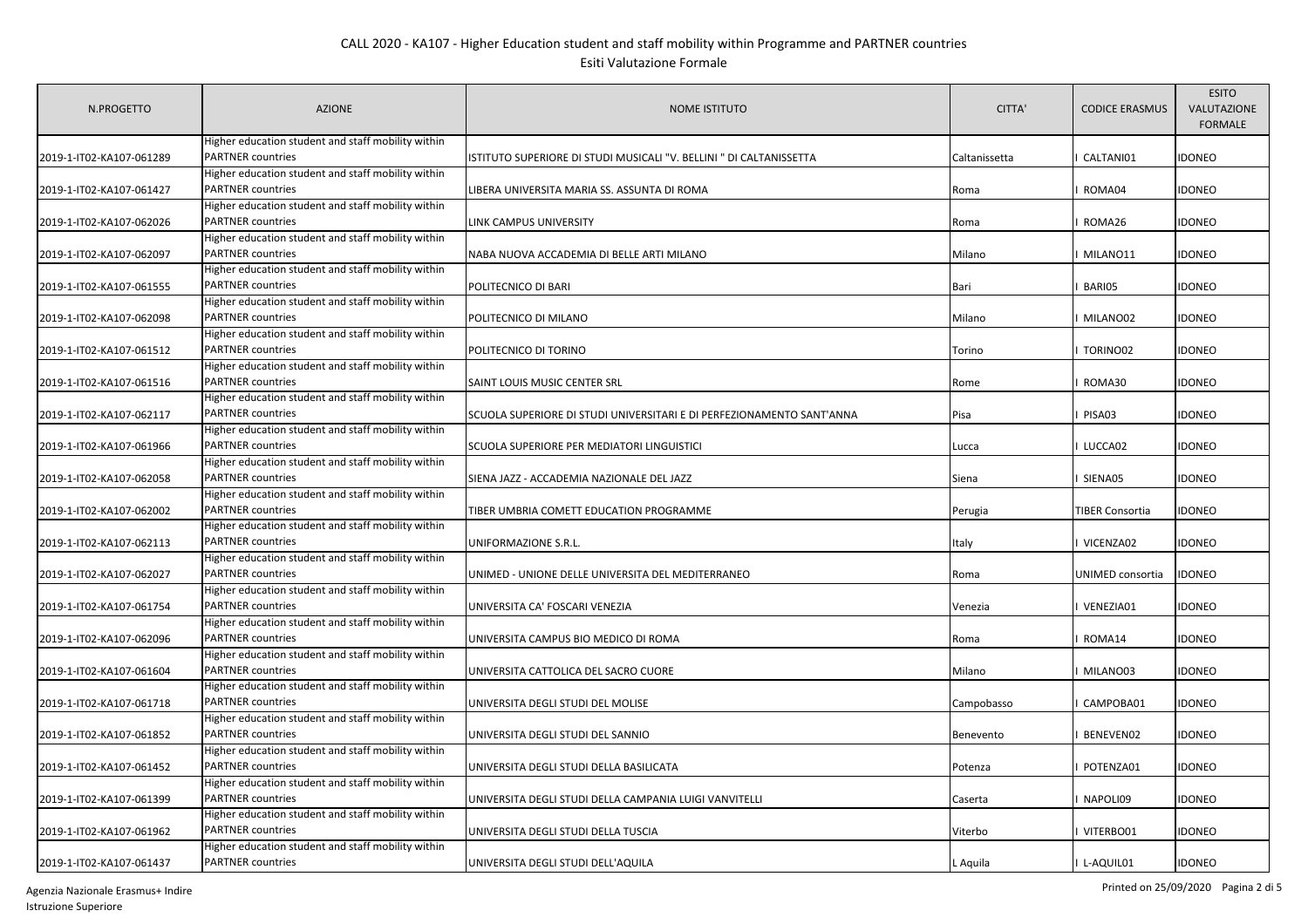| N.PROGETTO               | <b>AZIONE</b>                                                                  | <b>NOME ISTITUTO</b>                                      | CITTA'   | <b>CODICE ERASMUS</b> | <b>ESITO</b><br>VALUTAZIONE<br><b>FORMALE</b> |
|--------------------------|--------------------------------------------------------------------------------|-----------------------------------------------------------|----------|-----------------------|-----------------------------------------------|
| 2019-1-IT02-KA107-061795 | Higher education student and staff mobility within<br><b>PARTNER countries</b> | UNIVERSITA DEGLI STUDI DELL'INSUBRIA                      | Varese   | VARESE02              | <b>IDONEO</b>                                 |
|                          | Higher education student and staff mobility within                             |                                                           |          |                       |                                               |
| 2019-1-IT02-KA107-061494 | <b>PARTNER countries</b>                                                       | UNIVERSITA DEGLI STUDI DI BARI ALDO MORO                  | Bari     | BARI01                | <b>IDONEO</b>                                 |
|                          | Higher education student and staff mobility within                             |                                                           |          |                       |                                               |
| 2019-1-IT02-KA107-061514 | <b>PARTNER</b> countries                                                       | UNIVERSITA' DEGLI STUDI DI BERGAMO                        | Bergamo  | BERGAMO01             | <b>IDONEO</b>                                 |
|                          | Higher education student and staff mobility within                             |                                                           |          |                       |                                               |
| 2019-1-IT02-KA107-062112 | <b>PARTNER countries</b>                                                       | UNIVERSITA DEGLI STUDI DI BRESCIA                         | Brescia  | BRESCIA01             | <b>IDONEO</b>                                 |
|                          | Higher education student and staff mobility within                             |                                                           |          |                       |                                               |
| 2019-1-IT02-KA107-062105 | <b>PARTNER</b> countries                                                       | UNIVERSITA DEGLI STUDI DI CAGLIARI                        | Cagliari | CAGLIAR01             | <b>IDONEO</b>                                 |
|                          | Higher education student and staff mobility within                             |                                                           |          |                       |                                               |
| 2019-1-IT02-KA107-061492 | <b>PARTNER countries</b>                                                       | UNIVERSITA DEGLI STUDI DI CAMERINO                        | Camerino | CAMERIN01             | <b>IDONEO</b>                                 |
|                          | Higher education student and staff mobility within                             |                                                           |          |                       |                                               |
| 2019-1-IT02-KA107-061476 | <b>PARTNER countries</b>                                                       | UNIVERSITA DEGLI STUDI DI CASSINO E DEL LAZIO MERIDIONALE | Cassino  | CASSINO01             | <b>IDONEO</b>                                 |
|                          | Higher education student and staff mobility within                             |                                                           |          |                       |                                               |
| 2019-1-IT02-KA107-061669 | <b>PARTNER countries</b>                                                       | UNIVERSITA DEGLI STUDI DI CATANIA                         | Catania  | CATANIA01             | <b>IDONEO</b>                                 |
|                          | Higher education student and staff mobility within                             |                                                           |          |                       |                                               |
| 2019-1-IT02-KA107-061336 | <b>PARTNER countries</b>                                                       | UNIVERSITA DEGLI STUDI DI FERRARA                         | Ferrara  | FERRARA01             | <b>IDONEO</b>                                 |
|                          | Higher education student and staff mobility within                             |                                                           |          |                       |                                               |
| 2019-1-IT02-KA107-061645 | <b>PARTNER countries</b>                                                       | UNIVERSITA DEGLI STUDI DI FIRENZE                         | Florence | FIRENZE01             | <b>IDONEO</b>                                 |
|                          | Higher education student and staff mobility within                             |                                                           |          |                       |                                               |
| 2019-1-IT02-KA107-061790 | <b>PARTNER countries</b>                                                       | UNIVERSITA DEGLI STUDI DI FOGGIA                          | Foggia   | FOGGIA03              | <b>IDONEO</b>                                 |
|                          | Higher education student and staff mobility within                             |                                                           |          |                       |                                               |
| 2019-1-IT02-KA107-061390 | <b>PARTNER countries</b>                                                       | UNIVERSITA DEGLI STUDI DI GENOVA                          | Genova   | GENOVA01              | <b>IDONEO</b>                                 |
|                          | Higher education student and staff mobility within                             |                                                           |          |                       |                                               |
| 2019-1-IT02-KA107-061167 | <b>PARTNER countries</b>                                                       | UNIVERSITA DEGLI STUDI DI MACERATA                        | Macerata | MACERAT01             | <b>IDONEO</b>                                 |
|                          | Higher education student and staff mobility within<br><b>PARTNER countries</b> |                                                           |          |                       |                                               |
| 2019-1-IT02-KA107-061485 | Higher education student and staff mobility within                             | UNIVERSITA DEGLI STUDI DI MESSINA                         | Messina  | MESSINA01             | <b>IDONEO</b>                                 |
| 2019-1-IT02-KA107-062106 | <b>PARTNER countries</b>                                                       | UNIVERSITA DEGLI STUDI DI MILANO                          | Milano   | MILANO01              | <b>IDONEO</b>                                 |
|                          | Higher education student and staff mobility within                             |                                                           |          |                       |                                               |
| 2019-1-IT02-KA107-061621 | <b>PARTNER countries</b>                                                       | UNIVERSITA' DEGLI STUDI DI MILANO-BICOCCA                 | Milano   | MILANO16              | <b>IDONEO</b>                                 |
|                          | Higher education student and staff mobility within                             |                                                           |          |                       |                                               |
| 2019-1-IT02-KA107-061432 | <b>PARTNER countries</b>                                                       | UNIVERSITA DEGLI STUDI DI MODENA E REGGIO EMILIA          | Modena   | MODENA01              | <b>IDONEO</b>                                 |
|                          | Higher education student and staff mobility within                             |                                                           |          |                       |                                               |
| 2019-1-IT02-KA107-061646 | <b>PARTNER</b> countries                                                       | UNIVERSITA DEGLI STUDI DI NAPOLI FEDERICO II              | Napoli   | NAPOLI01              | <b>IDONEO</b>                                 |
|                          | Higher education student and staff mobility within                             |                                                           |          |                       |                                               |
| 2019-1-IT02-KA107-061652 | <b>PARTNER</b> countries                                                       | UNIVERSITA DEGLI STUDI DI NAPOLI L'ORIENTALE              | Naples   | NAPOLI02              | <b>IDONEO</b>                                 |
|                          | Higher education student and staff mobility within                             |                                                           |          |                       |                                               |
| 2019-1-IT02-KA107-061326 | <b>PARTNER countries</b>                                                       | UNIVERSITA DEGLI STUDI DI NAPOLI PARTHENOPE               | Napoli   | NAPOLI03              | <b>IDONEO</b>                                 |
|                          | Higher education student and staff mobility within                             |                                                           |          |                       |                                               |
| 2019-1-IT02-KA107-061740 | <b>PARTNER countries</b>                                                       | UNIVERSITA DEGLI STUDI DI PADOVA                          | Padova   | PADOVA01              | <b>IDONEO</b>                                 |
|                          | Higher education student and staff mobility within                             |                                                           |          |                       |                                               |
| 2019-1-IT02-KA107-062108 | <b>PARTNER countries</b>                                                       | UNIVERSITA DEGLI STUDI DI PALERMO                         | Palermo  | PALERMO01             | <b>IDONEO</b>                                 |
|                          | Higher education student and staff mobility within                             |                                                           |          |                       |                                               |
| 2019-1-IT02-KA107-062110 | <b>PARTNER countries</b>                                                       | UNIVERSITA DEGLI STUDI DI PARMA                           | Parma    | PARMA01               | <b>IDONEO</b>                                 |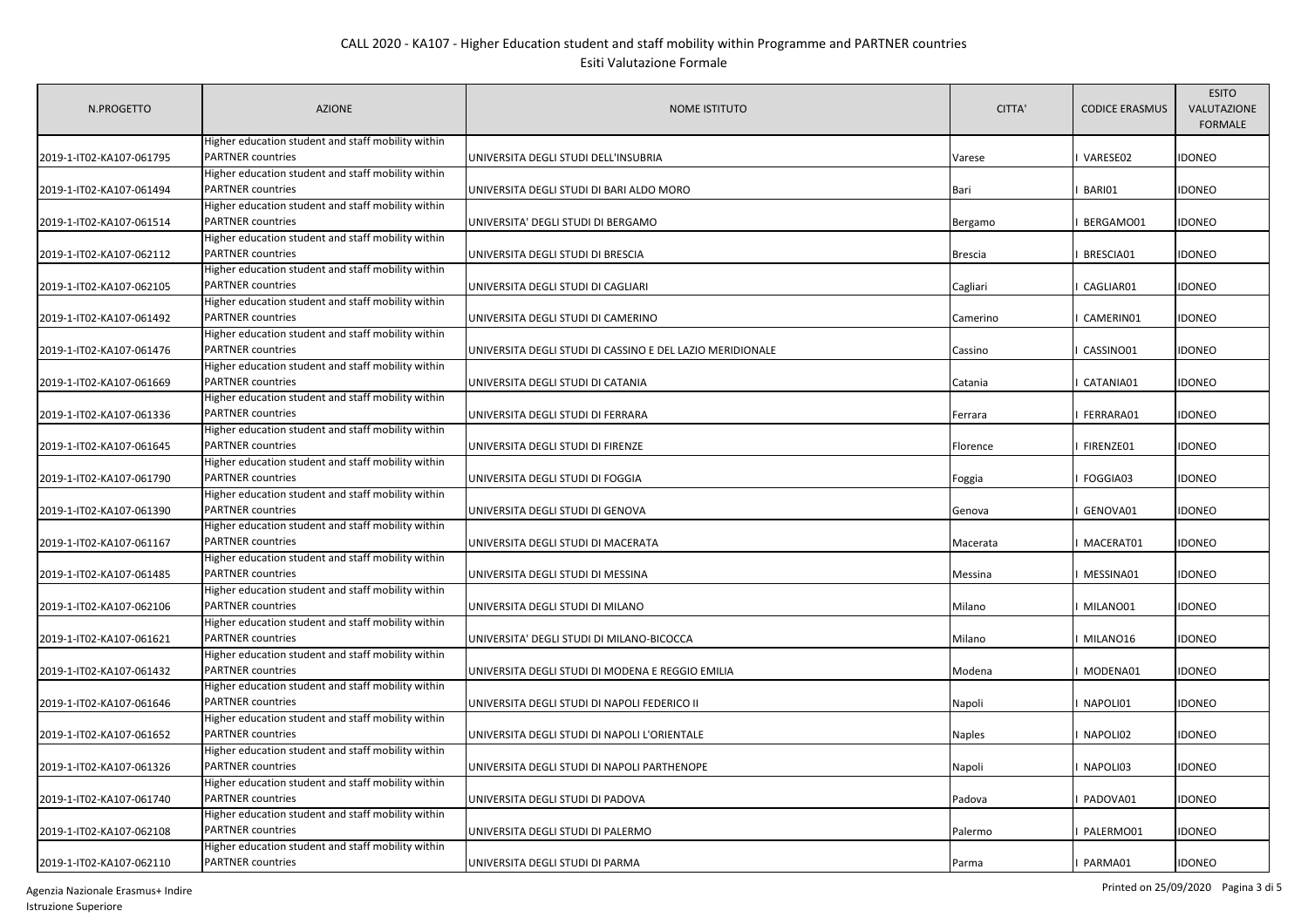| N.PROGETTO               | <b>AZIONE</b>                                                                  | <b>NOME ISTITUTO</b>                                         | CITTA'              | <b>CODICE ERASMUS</b> | <b>ESITO</b><br>VALUTAZIONE<br><b>FORMALE</b> |
|--------------------------|--------------------------------------------------------------------------------|--------------------------------------------------------------|---------------------|-----------------------|-----------------------------------------------|
| 2019-1-IT02-KA107-061657 | Higher education student and staff mobility within<br><b>PARTNER countries</b> | UNIVERSITA DEGLI STUDI DI PAVIA                              | Pavia               | PAVIA01               | <b>IDONEO</b>                                 |
|                          | Higher education student and staff mobility within                             |                                                              |                     |                       |                                               |
| 2019-1-IT02-KA107-062042 | PARTNER countries                                                              | UNIVERSITA DEGLI STUDI DI PERUGIA                            | Perugia             | PERUGIA01             | <b>IDONEO</b>                                 |
|                          | Higher education student and staff mobility within                             |                                                              |                     |                       |                                               |
| 2019-1-IT02-KA107-062115 | PARTNER countries                                                              | UNIVERSITA DEGLI STUDI DI ROMA LA SAPIENZA                   | Roma                | ROMA01                | <b>IDONEO</b>                                 |
|                          | Higher education student and staff mobility within                             |                                                              |                     |                       |                                               |
| 2019-1-IT02-KA107-062000 | <b>PARTNER</b> countries                                                       | UNIVERSITA DEGLI STUDI DI ROMA TOR VERGATA                   | Roma                | ROMA02                | <b>IDONEO</b>                                 |
|                          | Higher education student and staff mobility within                             |                                                              |                     |                       |                                               |
| 2019-1-IT02-KA107-062102 | PARTNER countries                                                              | UNIVERSITA DEGLI STUDI DI SALERNO                            | Fisciano Sa         | SALERNO01             | <b>IDONEO</b>                                 |
|                          | Higher education student and staff mobility within                             |                                                              |                     |                       |                                               |
| 2019-1-IT02-KA107-061622 | <b>PARTNER</b> countries                                                       | UNIVERSITA DEGLI STUDI DI SASSARI                            | Sassari             | SASSARI01             | <b>IDONEO</b>                                 |
|                          | Higher education student and staff mobility within                             |                                                              |                     |                       |                                               |
| 2019-1-IT02-KA107-061120 | PARTNER countries                                                              | UNIVERSITA DEGLI STUDI DI SCIENZE GASTRONOMICHE              | Pollenzo            | BRA01                 | <b>IDONEO</b>                                 |
|                          | Higher education student and staff mobility within                             |                                                              |                     |                       |                                               |
| 2019-1-IT02-KA107-062116 | <b>PARTNER</b> countries                                                       | UNIVERSITA' DEGLI STUDI DI SIENA                             | Siena               | SIENA01               | <b>IDONEO</b>                                 |
|                          | Higher education student and staff mobility within                             |                                                              |                     |                       |                                               |
| 2019-1-IT02-KA107-062099 | PARTNER countries                                                              | UNIVERSITA DEGLI STUDI DI TERAMO                             | Teramo              | TERAMO01              | <b>IDONEO</b>                                 |
|                          | Higher education student and staff mobility within                             |                                                              |                     |                       |                                               |
| 2019-1-IT02-KA107-061765 | <b>PARTNER countries</b>                                                       | UNIVERSITA DEGLI STUDI DI TORINO                             | Torino              | TORINO01              | <b>IDONEO</b>                                 |
|                          | Higher education student and staff mobility within                             |                                                              |                     |                       |                                               |
| 2019-1-IT02-KA107-061375 | PARTNER countries                                                              | UNIVERSITA DEGLI STUDI DI TRENTO                             | Trento              | TRENTO01              | <b>IDONEO</b>                                 |
|                          | Higher education student and staff mobility within                             |                                                              |                     |                       |                                               |
| 2019-1-IT02-KA107-061482 | PARTNER countries                                                              | UNIVERSITA DEGLI STUDI DI UDINE                              | Udine               | UDINE01               | <b>IDONEO</b>                                 |
|                          | Higher education student and staff mobility within                             |                                                              |                     |                       |                                               |
| 2019-1-IT02-KA107-062111 | PARTNER countries                                                              | UNIVERSITA' DEGLI STUDI DI URBINO CARLO BO                   | Urbino              | URBINO01              | <b>IDONEO</b>                                 |
|                          | Higher education student and staff mobility within                             |                                                              |                     |                       |                                               |
| 2019-1-IT02-KA107-061698 | <b>PARTNER countries</b>                                                       | UNIVERSITA DEGLI STUDI DI VERONA                             | Verona              | VERONA01              | <b>IDONEO</b>                                 |
|                          | Higher education student and staff mobility within                             |                                                              |                     |                       |                                               |
| 2019-1-IT02-KA107-061977 | <b>PARTNER countries</b>                                                       | UNIVERSITA DEGLI STUDI EUROPEA                               | Roma                | ROMA23                | <b>IDONEO</b>                                 |
|                          | Higher education student and staff mobility within                             |                                                              |                     |                       |                                               |
| 2019-1-IT02-KA107-062107 | <b>PARTNER countries</b>                                                       | UNIVERSITA DEGLI STUDI GABRIELE D'ANNUNZIO DI CHIETI-PESCARA | Chieti              | CHIETI01              | <b>IDONEO</b>                                 |
|                          | Higher education student and staff mobility within                             |                                                              |                     |                       |                                               |
| 2019-1-IT02-KA107-061919 | <b>PARTNER</b> countries                                                       | UNIVERSITA DEGLI STUDI INTERNAZIONALI DI ROMA                | Roma                | ROMA20                | <b>IDONEO</b>                                 |
|                          | Higher education student and staff mobility within                             |                                                              |                     |                       |                                               |
| 2019-1-IT02-KA107-061312 | <b>PARTNER countries</b>                                                       | UNIVERSITA DEGLI STUDI MAGNA GRAECIA DI CATANZARO            | Catanzaro           | CATANZA02             | <b>IDONEO</b>                                 |
|                          | Higher education student and staff mobility within                             |                                                              |                     |                       |                                               |
| 2019-1-IT02-KA107-061705 | <b>PARTNER</b> countries                                                       | UNIVERSITA DEGLI STUDI MEDITERRANEA DI REGGIO CALABRIA       | Reggio Calabria     | REGGIO01              | <b>IDONEO</b>                                 |
|                          | Higher education student and staff mobility within                             |                                                              |                     |                       |                                               |
| 2019-1-IT02-KA107-061796 | <b>PARTNER countries</b>                                                       | UNIVERSITA DEGLI STUDI NICCOLO CUSANO TELEMATICA ROMA        | Roma                | ROMA31                | <b>IDONEO</b>                                 |
|                          | Higher education student and staff mobility within                             |                                                              |                     |                       |                                               |
| 2019-1-IT02-KA107-061310 | <b>PARTNER countries</b>                                                       | UNIVERSITA DEGLI STUDI ROMA TRE                              | Roma                | ROMA16                | <b>IDONEO</b>                                 |
|                          | Higher education student and staff mobility within                             |                                                              |                     |                       |                                               |
| 2019-1-IT02-KA107-061483 | <b>PARTNER countries</b>                                                       | UNIVERSITA DEL SALENTO                                       | Lecce               | LECCE01               | <b>IDONEO</b>                                 |
|                          | Higher education student and staff mobility within                             |                                                              |                     |                       |                                               |
| 2019-1-IT02-KA107-062018 | <b>PARTNER countries</b>                                                       | UNIVERSITA DELLA CALABRIA                                    | Arcavacata Di Rende | COSENZA01             | <b>IDONEO</b>                                 |